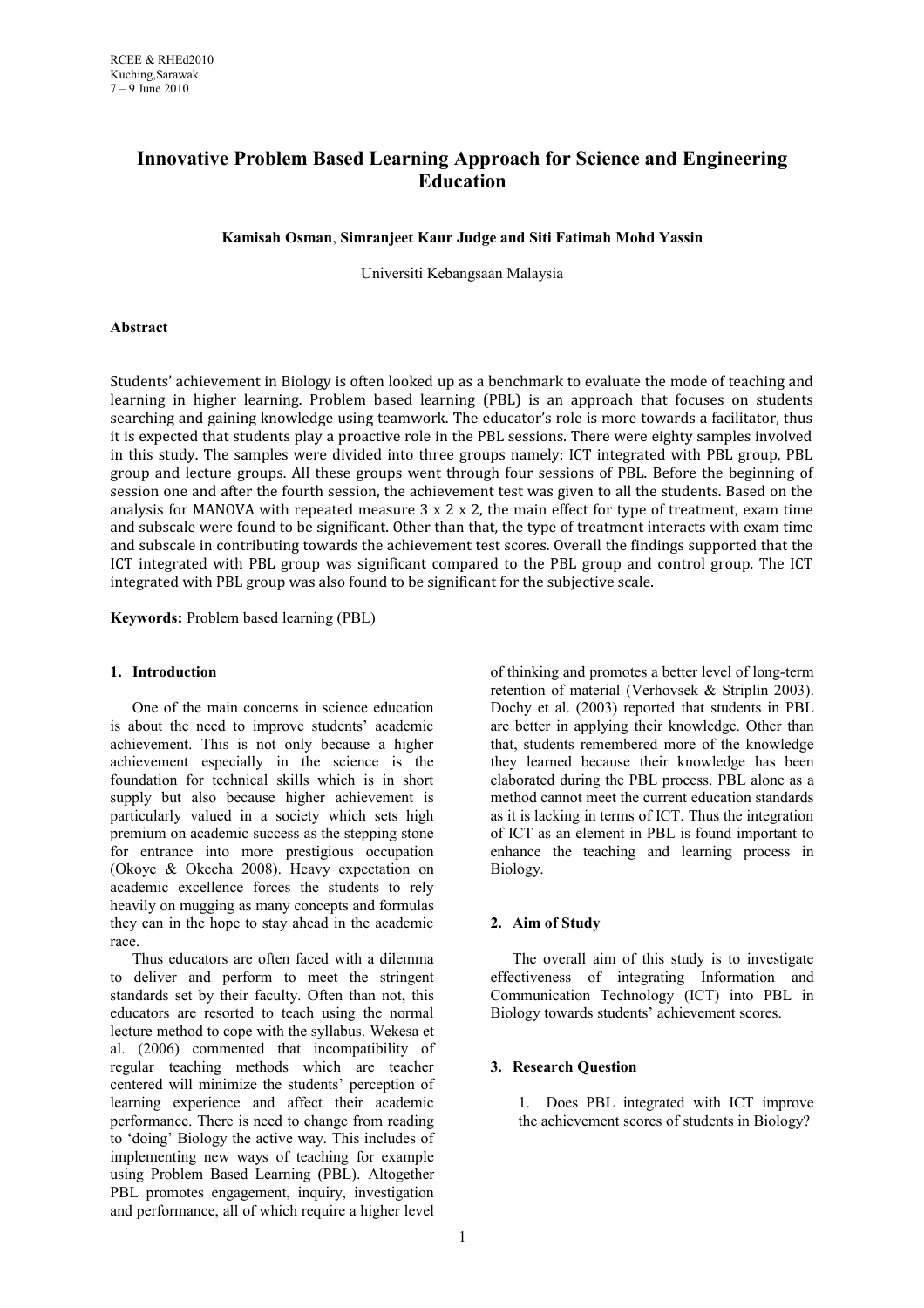## **4. Study Design**

This study is designed using *quasi*-experimental to minimize biases in estimating differences between the lecture discussion (control group) and PBL (treatment) classes (Maxwell et al. 2005). The *quasi*-experimental design used in this study is specifically known as non-equivalent control group design. The non-equivalent control group design uses separate experimental and control groups, without using random assignment or matching to equate them and only the experimental group receives a particular experience or treatment (Cook & Campbell 1979). It also includes the pretest and posttest observation. The pretest and posttest scores are compared to assess if there are changes from the pretest to posttest significantly (Sarafino 2005). Figure 1 show the non-equivalent group control design used with pretest and posttest.

| E1            | O <sub>1</sub> | $\mathbf{X}_1$ | O <sub>2</sub>            |  |
|---------------|----------------|----------------|---------------------------|--|
| E2            | $O_3$          | $X_2$          | O <sub>4</sub>            |  |
| $\mathcal{C}$ | O <sub>5</sub> |                | $\overline{\mathrm{O}_6}$ |  |

Figure 1 The Non-Equivalent Control Group Design with Pretest and Posttest

Representations of symbols:

| E1             | : First experimental treatment group |
|----------------|--------------------------------------|
| E <sub>2</sub> | : Second experimental treatment      |
|                | group                                |
| C              | : Control group                      |
| $X_1$          | : PBL integrated with ICT            |
| $X_{2}$        | : PBL                                |
| $O_1 O_3 O_5$  | : Pretest                            |
| $O_2 O_4 O_6$  | : Posttest                           |
|                |                                      |

The samples were chosen from three 'intact groups' in a private university, situated in the state of Selangor, Malaysia. Thus the sampling method used for this study is purposive sampling. A total of eighty students from the Foundation course were involved.

There are three groups present in the study. The first two groups are the experimental groups followed by the control group. The three main groups were further categorized into ICT integrated with PBL classroom, PBL classroom and control classroom. Students were divided into groups of four and five in each classroom.

The first treatment group uses the PBL integrated with ICT method of teaching. In this method, samples are required to fill the PBL phases using a Microsoft Word template. The presentation is then done using Microsoft PowerPoint. At the end of the session, phase two till phase four is uploaded into the electronic discussion group whilst phase six is posted on the blog. Meanwhile the

second group on the other hand utilizes PBL method solely. Samples are required to record the PBL phases in a log book. The presentation is then done using a poster. By using this second group as a comparison, the researcher receives input on the effectiveness of the new method proposed that is integration of ICT into PBL. Lastly, the control group uses the conventional method of teaching that is the lecture method. The Biology lecturer uses lecture method following the syllabus. Samples employ the normal ways of learning such as using text books and reference books. Assignments that are similar to the other two groups are given to the samples without any additional aid. The control group is used as it helps to rule out possible confounding effects of history, developmental maturation and regression to the mean (Sarafino 2005).

# **5. Instrument**

To measure the achievement scores, there were three types of instruments used in this study. They are as the following: PBL integrated with ICT module, PBL module, four PBL cases and achievement test.

Both the modules consisted of six phases. The first to the fourth phase required groups to understand the problem, collect relevant data and choose the best solution for the problem. At the fifth phase, both the groups were required to do presentation on the solution of each PBL case given to them. The PBL group used a poster as a mode of presentation, whilst the ICT group presented using Microsoft Power Point. To further complement the modules, four PBL cases were used. These cases were based on the following chapters: respiration, photosynthesis, ecology and environmental issues.

The content validation of the PBL module was conducted by a group of academicians to improve the modules in the study. Content validation is evaluation about the objectives of the instrument and the content area which is assessed by a panel of judges (Creswell 2008). Two Biology lecturers who have been teaching the Foundation program were asked to give feedback based on the contents of the problem and its relationship with the students' syllabus. An English lecturer was asked to look at the problems and offer comments on the grammar and structure of sentence. A science education expert was also asked to provide feedback. Lastly a PBL international expert, Dr Ann Lambros was consulted on the PBL module regarding the contents, the flow of the process and recommendation on improving the module. A feedback form was provided for both the science education lecturer and the PBL international expert.

In order to measure the achievement scores, an achievement test was used. The achievement test was divided into two parts: multiple choice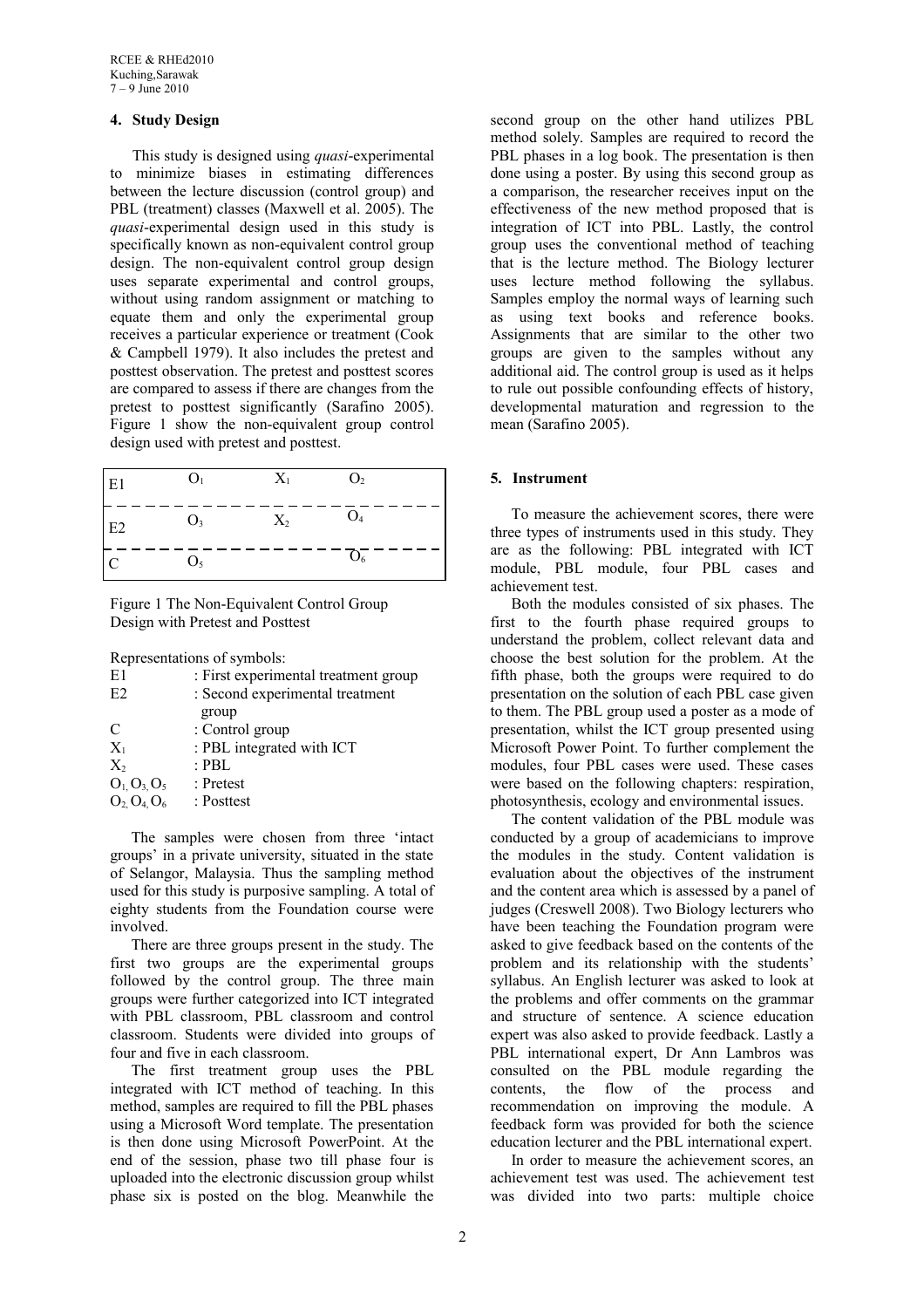RCEE & RHEd2010 Kuching,Sarawak 7 – 9 June 2010

questions and short essay questions. Both the parts covered all the topics intended for this study. The achievement test went through a series of assessment. The first stage included the inspection of the test by two Biology subject experts. The next stage involved two science education lecturers.

Lastly the test was administered on forty students. A pilot test was carried out to determine the reliability of the achievement test. Forty samples were used for this test. The data were analyzed using SPPS version 15.0. The reliability for the achievement test was determined using KR 20. It was found that multiple choice questions had a reading of .76 and the short essay questions .660. For the multiple choice questions, .70 onwards is an accepted reading. Meanwhile for the short essay questions .65 is acceptable (Nitko 2004). Both the types of questions fitted the range recommended by Nitko (2004). Other than that, the discrimination index for all the items was determined. Results showed that the discrimination index for all items in the multiple choice segment ranged from .165 to .588. According to Varma (2008), items which displayed discrimination index values below .15 should be removed from the test. Thus the following items 17, 21, 23 and 24 were removed in administering the test during the main study. While the discrimination index for the short essay questions ranged from .528 to .777.

## **6. Findings**

The achievement was assessed during before the treatment and after the treatment. The analysis of main effect for (i) type of treatment, (ii) time of treatment (pretest and posttest) and (iii) two subscales in the achievement test. To measure the interaction between (i), (ii) and (iii), mixed between-within subject MANOVA with repeated measure  $3 \times 2 \times 2$  will be used. The hypothesis measured is as stated below:

- $H<sub>01</sub>$ : There is no significant difference in the mean score for the pretest and posttest for the subscales in achievement test for students who participated in the ICT integrated with PBL group, PBL group and conventional group.
- HA1: There is a significant difference in the mean score for the pretest and posttest for the subscales in achievement test for students who participated in the ICT integrated with PBL group, PBL group and conventional group

Preliminary assumption testing was conducted for Mixed Between-Within Subject MANOVA. The significant value for Box's Test of Equality of Covariance Matrices was checked. It was found that the homogeneity was violated. The plot that showed the relationship between the mean score for pretest and posttest was examined. It was found that it portrayed a linear relationship. For the Levene's test, it was found that  $(p>0.05)$  for all the scales except for pre subjective scale. The analysis was carried out with an assumption that all the variance is homogenous for the two subscales in pretest and posttest.

The analysis showed that the main effect for time was significant, Wilks'=.078, F (1, 77)=915.698, p=.000, partial eta squared=.922; interaction effect for time and method was significant, Wilks'=.230, F (2, 77)=128.535,  $p=0.00$ , partial eta squared  $=0.770$ ; main effect for subscale was significant, Wilks'=.527, F (1, 77)=69.215, p=.000, partial eta squared=.473; interaction effect for subscale and method was significant, Wilks'=.514, F (2, 77)=36.394, p=.000, partial eta squared=.486; interaction effect for time and subscale was significant, Wilks'= $.193, F(1, 77)$  $=322.552$ ,  $p=.000$ , partial eta squared  $=.807$ ; interaction effect for time, subscale and method was significant, Wilks'=.240, F (2, 77) =121.804, p=.000, partial eta squared =.760.Table 1 displays the results.

Table 1 MANOVA Results for Achievement Test

| Effect                               |                       | Value  | F                        | <b>Hypot</b><br>hesis<br>df | Error<br>df | Sig. | Partial<br>Eta<br>Squared |
|--------------------------------------|-----------------------|--------|--------------------------|-----------------------------|-------------|------|---------------------------|
|                                      |                       |        |                          |                             |             |      |                           |
| <b>TIME</b>                          | Pillai's Trace        | .922   | 915.69<br>8              | 1.000                       | 77.000      | .000 | .922                      |
|                                      | Wilks' Lambda         | .078   | 915.69<br>8              | 1.000                       | 77.000      | .000 | .922                      |
|                                      | Hotelling's Trace     | 11.892 | 915.69<br>8              | 1.000                       | 77.000      | .000 | .922                      |
|                                      | Roy's Largest<br>Root | 11.892 | 915.69<br>8              | 1.000                       | 77.000      | .000 | .922                      |
| TIME                                 | Pillai's Trace        | .770   | 128.53<br>5              | 2.000                       | 77.000      | .000 | .770                      |
| MET<br>HOD                           | Wilks' Lambda         | .230   | 128.53<br>5              | 2.000                       | 77.000      | .000 | .770                      |
|                                      | Hotelling's Trace     | 3.339  | 128.53<br>5              | 2.000                       | 77.000      | .000 | .770                      |
|                                      | Roy's Largest<br>Root | 3.339  | 128.53<br>5              | 2.000                       | 77.000      | .000 | .770                      |
| <b>SUBSCALE</b>                      | Pillai's Trace        | .473   | 69.215                   | 1.000                       | 77.000      | .000 | .473                      |
|                                      | Wilks' Lambda         | .527   | 69.215                   | 1.000                       | 77.000      | .000 | .473                      |
|                                      | Hotelling's Trace     | .899   | 69.215                   | 1.000                       | 77.000      | .000 | .473                      |
|                                      | Roy's Largest<br>Root | .899   | 69.215                   | 1.000                       | 77.000      | .000 | .473                      |
| <b>SUBSCALE</b><br>* METHOD          | Pillai's Trace        | .486   | 36.394                   | 2.000                       | 77.000      | .000 | .486                      |
|                                      | Wilks' Lambda         | .514   | 36.394                   | 2.000                       | 77.000      | .000 | .486                      |
|                                      | Hotelling's Trace     | .945   | 36.394                   | 2.000                       | 77.000      | .000 | .486                      |
|                                      | Roy's Largest<br>Root | .945   | 36.394                   | 2.000                       | 77.000      | .000 | .486                      |
| TIME <sup>*</sup><br><b>SUBSCALE</b> | Pillai's Trace        | .807   | 322.55<br>2              | 1.000                       | 77.000      | .000 | .807                      |
|                                      | Wilks' Lambda         | .193   | 322.55<br>2              | 1.000                       | 77.000      | .000 | .807                      |
|                                      | Hotelling's Trace     | 4.189  | 322.55<br>2              | 1.000                       | 77.000      | .000 | .807                      |
|                                      | Roy's Largest<br>Root | 4.189  | 322.55<br>2              | 1.000                       | 77.000      | .000 | .807                      |
| TIME *<br><b>SUBSCALE</b>            | Pillai's Trace        | .760   | 121.80<br>4              | 2.000                       | 77.000      | .000 | .760                      |
| * METHOD                             | Wilks' Lambda         | .240   | 121.80<br>4              | 2.000                       | 77.000      | .000 | .760                      |
|                                      | Hotelling's Trace     | 3.164  | 121.80<br>$\overline{4}$ | 2.000                       | 77.000      | .000 | .760                      |
|                                      | Roy's Largest<br>Root | 3.164  | 121.80<br>$\overline{4}$ | 2.000                       | 77.000      | .000 | .760                      |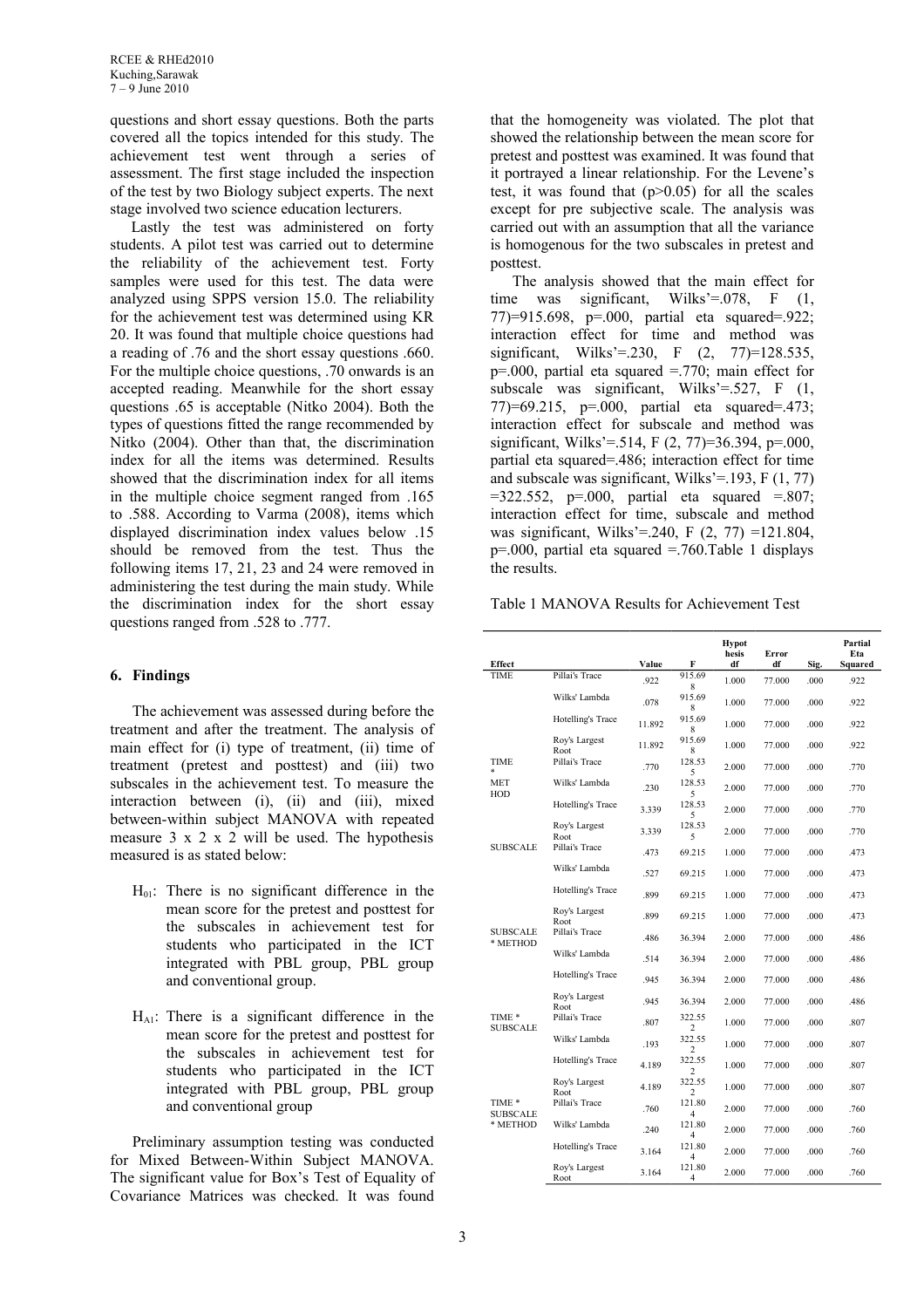After that, an analysis was carried out for between-subjects effects. The main effect for method was significant at F=36.140, p=.000, partial eta squared = .484. Table 2 shows the results. Table 2 Tests of Between-Subjects Effects

| Source        | Type III<br>Sum of<br><b>Squares</b> | Df             | Mean<br><b>Square</b> | F        | Sig. | Partial Eta<br>Squared |
|---------------|--------------------------------------|----------------|-----------------------|----------|------|------------------------|
| Intercept     | 47655.104                            |                | 47655 104             | 2394 496 | .000 | .969                   |
| <b>METHOD</b> | 1438 501                             | $\overline{c}$ | 719 250               | 36 140   | 000  | .484                   |
| Error         | 1532.449                             | 77             | 19 902                |          |      |                        |

Upon analysis, the main effect for method was found significant. Thus the treatment had a significant effect on the achievement test. Post hoc Bonferroni was used to identify which combination of groups had a significant effect. It was found that the following pairs had a significant effect: ICT integrated with PBL group and control group; PBL and control group. The variance was not all homogenous for the pretest and posttest. Post hoc Dunnett C was further used to identify the groups that were significant. The following groups are significant: ICT integrated with PBL group and PBL group; ICT integrated with PBL group and control group; PBL group and control group.

## **6. Discussion**

The main effect for time was significant. This shows that there was a difference in the sample score for achievement test in the pretest and posttest based on the treatment given. Other than that, the main effect for subscale was also significant. This implements that the score for achievement test was influenced by the two subscales: objective and subjective.

Next the interaction effect for time and method was significant. This shows that the posttest scores are influenced by the treatment used in this study. Furthermore the interaction effect for subscale and method was also significant. The posttest scores for both the subscales were influenced by the treatment. The interaction effect for time and subscale was significant. This showed that the duration of tests had an impact the performance of samples on the subscales of the achievement test. Subsequently the interaction effect for time, subscale and method was significant. Overall the achievement test scores were influenced by a combination of three factors namely: time, subscale and method.

A comparison of posttest mean was made between all the groups for posttest achievement test. It was found that the PBL integrated with ICT group had the highest mean compared to the other two groups. PBL was second in row followed by the control group. After that, an analysis was done for the two scales in the achievement test. For the objective scale, a non significant result was shown

for all the groups. However for the subjective scale, it was found that there was a significant difference between PBL integrated with ICT group and PBL group; PBL integrated with ICT group and control group; PBL group and the control group. On the whole, the findings supported that the PBL integrated with ICT group was significant compared to the PBL group and control group in the subjective scale and overall score.

PBL was implemented in an administration theory module of an electrical engineering program at a public university in Brazil (Riberio 2008). The PBL procedures are as the following: the problem was presented to the students and the students were assessed based on their oral and written presentation. At the end of the session, the facilitator would provide a summary on the concepts relevant to the problem. A complete PBL cycle would take place approximately two weeks. Students commented that the main objectives of the module: content knowledge was achieved. They had also shown an improvement in their overall achievement. In comparison to this study, two PBL modules were used to facilitate the ICT session and PBL sessions. One PBL cycle took one week to complete. The PBL with ICT group had achieved higher posttest scores in the achievement test compared to their counterpart. The PBL group findings were found not consistent with Riberio's study. One major difference noticed was the influence of ICT in the PBL process. Students' knowledge was enhanced greatly as they had the opportunity to surf the WWW to gain relevant information. Other than that, they also felt it easier to communicate with their peers online to discuss the solutions used to solve the problem. This difference largely affected their retention of the material learnt through the PBL with ICT process.

In a high school in Izmir, students were divided into two groups that are the PBL group and control group (Tarhan et al. 2008). The chemistry class was involved in this study. A pretest was carried out to evaluate the students understanding in the intermolecular forces. Upon completion, a posttest was administered to measure the students understanding in intermolecular forces. The findings showed that the PBL group had higher scores compared to the control group. They also were more thorough in using scientific and critical ideas. Overall there was an improvement in the intermolecular force and attitude. Compared to this study, the PBL group did not fare as well as the PBL with ICT group. Thus it was assumed that the ICT group had an edge because of the ICT tools used compared to the PBL group which used log books and posters. Nevertheless the PBL group score was inevitably higher than the control group.

A research conducted by Liu (2005) was compared to the PBL with ICT research. Liu's research focused on the integration of CD based hypermedia PBL. The program was Alien Rescue